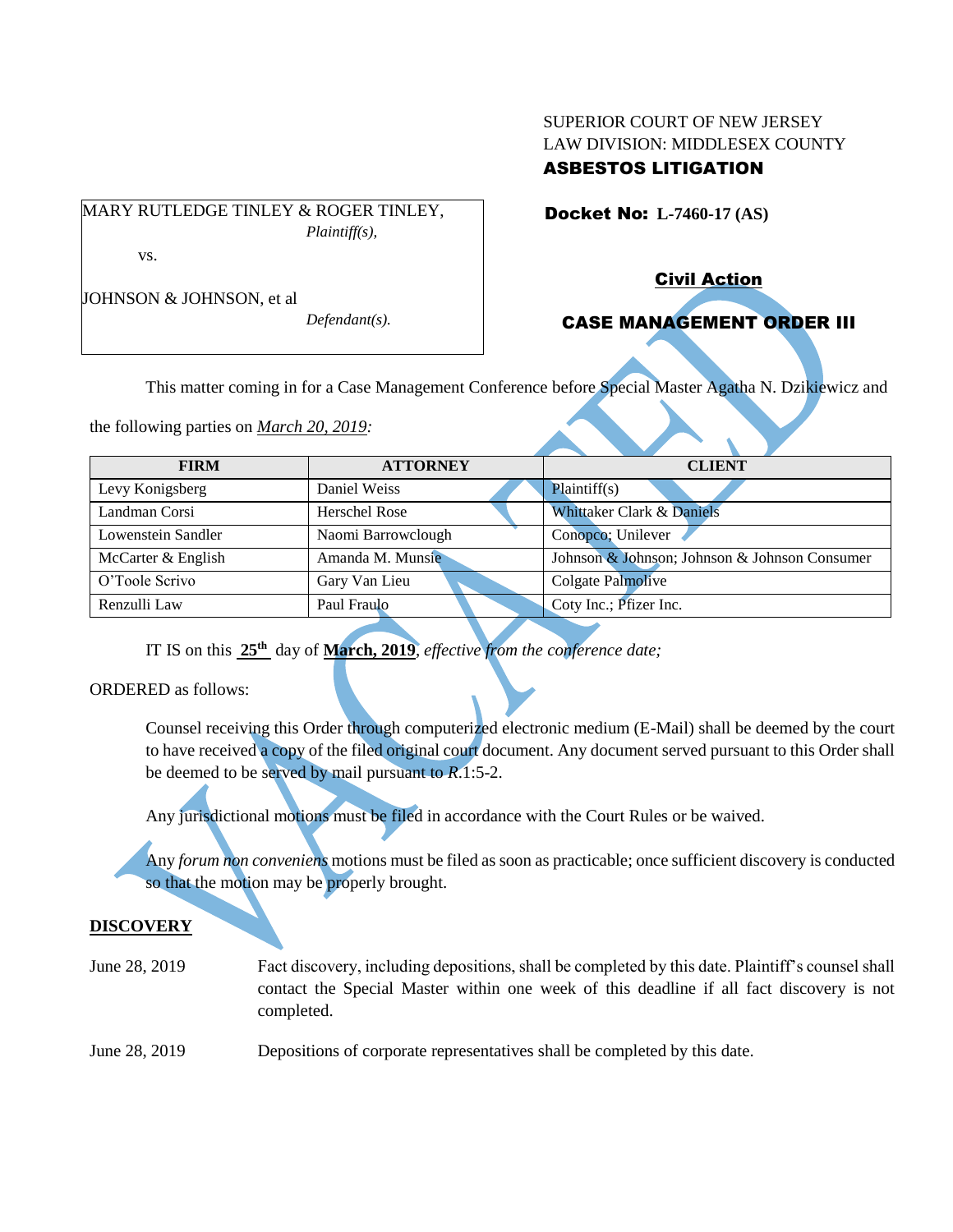#### **EARLY SETTLEMENT**

November 15, 2019 Settlement demands shall be served on all counsel and the Special Master by this date.

#### **MEDICAL EXPERT REPORT**

- July 31, 2019 Plaintiff shall serve medical expert reports by this date.
- July 31, 2019 Upon request by defense counsel, plaintiff is to arrange for the transfer of pathology specimens and x-rays, if any, by this date.
- September 20, 2019 Defendants shall identify its medical experts and serve medical reports, if any, by this date. In addition, defendants shall notify plaintiff's counsel (as well as all counsel of record) of a joinder in an expert medical defense by this date.

#### **LIABILITY EXPERT REPORTS**

- July 31, 2019 Plaintiff shall identify its liability experts and serve liability expert reports by this date or waive any opportunity to rely on liability expert testimony.
- September 20, 2019 Defendants shall identify its liability experts and serve liability expert reports, if any, by this date or waive any opportunity to rely on liability expert testimony.

### **SUMMARY JUDGMENT MOTION PRACTICE**

- July 31, 2019 Plaintiff's counsel shall advise, in writing, of intent not to oppose motions by this date.
- October 11, 2019 Summary judgment motions shall be filed no later than this date.
- November 8, 2019 Last return date for summary judgment motions.

#### **ECONOMIST EXPERT REPORTS**

July 31, 2019 Plaintiff shall identify its expert economists and serve expert economist report(s), if any, by this date or waive any opportunity to rely on economic expert testimony.

September 20, 2019 Defendants shall identify its expert economists and serve expert economist report(s), if any, by this date or waive any opportunity to rely on economic expert testimony.

### **EXPERT DEPOSITIONS**

December 13, 2019 Expert depositions shall be completed by this date. To the extent that plaintiff and defendant generic experts have been deposed before, the parties seeking that deposition in this case must file an application before the Special Master and demonstrate the necessity for that deposition. To the extent possible, documents requested in a deposition notice directed to an expert shall be produced three days in advance of the expert deposition. The expert shall not be required to produce documents that are readily accessible in the public domain.

 $\_$  , and the set of the set of the set of the set of the set of the set of the set of the set of the set of the set of the set of the set of the set of the set of the set of the set of the set of the set of the set of th